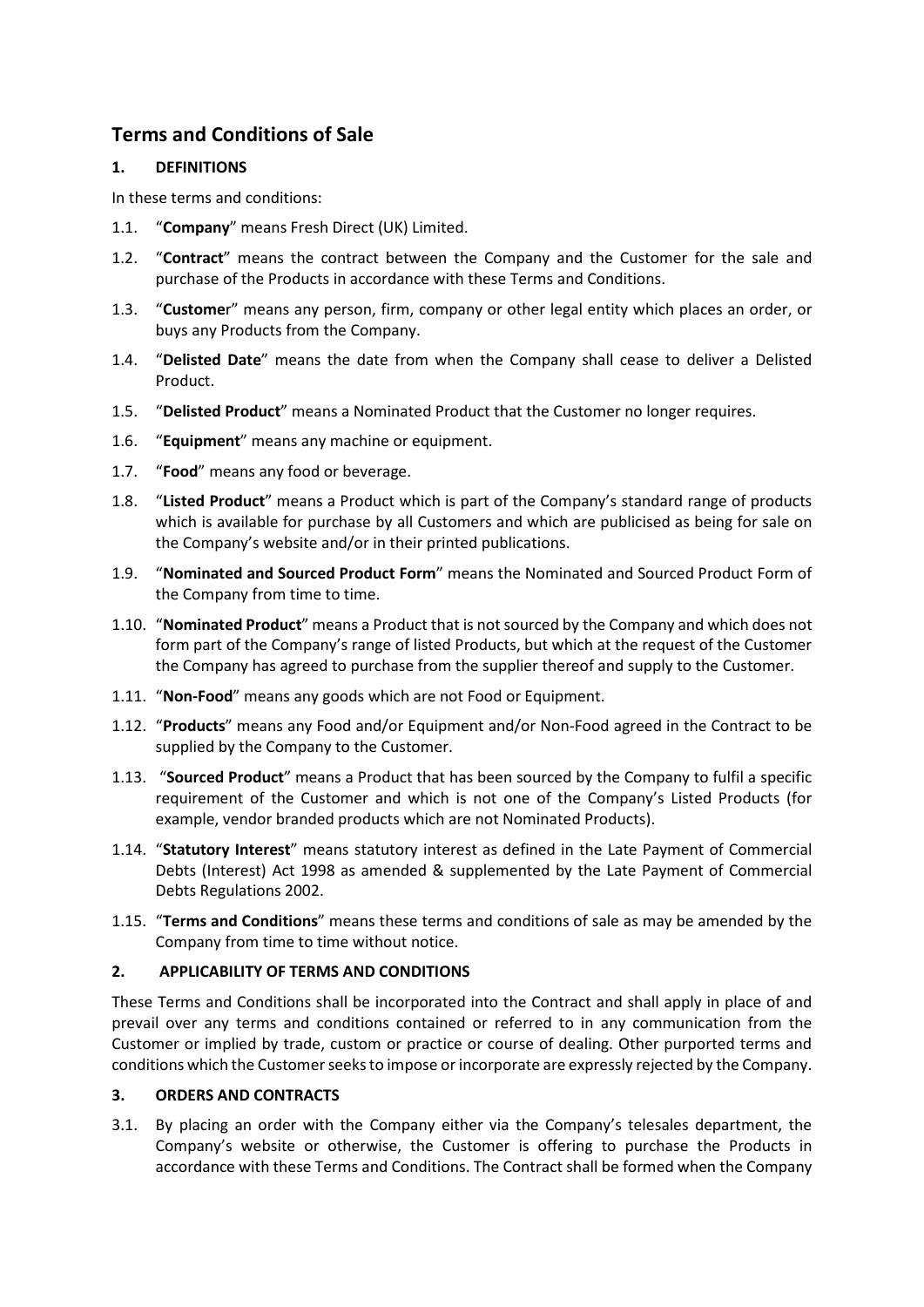acknowledges acceptance of the Customer's order or commences delivery of the Products to the Customer, whichever occurs earlier.

- 3.2. Each Order shall be subject to a minimum value of £80.00.
- 3.3. The Customer is responsible for ensuring that the terms of any order are complete and accurate.
- 3.4. No pricing made available to the Customer in any way shall constitute an offer and the Company may amend its prices at any time.
- 3.5. Price is exclusive of any sales, processing, excise, value added or other taxes, duties or levies (collectively, "**Taxes**"), and such Taxes shall be added to the price of the Product on the related invoice and paid by the Customer.
- 3.6. Price is inclusive of delivery of the Products by the Company to such address as is agreed by the Company, but does not include carriage and packing on special or urgent deliveries requested by the Customer, or on orders of a non-routine nature.
- 3.7. The Contract is subject to availability of stock and the Company reserves the right to vary or alter the specification of Products without notice unless otherwise agreed in writing with the Customer.
- 3.8. The Contract constitutes the entire agreement between the parties and the Customer acknowledges that it has not relied on any statement, promise or representation made or given by, or on behalf of, the Company which is not set out in the Contract.
- 3.9. Any drawings, descriptions or serving suggestions contained in the Company's catalogues, brochures or sales material (including '**The List'**) or on the Company's website are produced for the sole purpose of giving an approximate idea of the Products. They shall not form part of the Contract or have any contractual force.

# **4. TITLE & RISK**

- 4.1. Subject to Condition [4.2,](#page-1-0) the risk of loss or damage to the Products shall pass to the Customer on completion of delivery, in accordance with Condition [6.3.](#page-2-0)
- <span id="page-1-0"></span>4.2. The Company shall not be responsible for any loss or damage to the Products which is caused due to the condition of the Delivery Location or any act, default or omission of the Customer or its representatives.
- 4.3. Title in the Products shall not pass to the Customer until the Company has received in full (in cash or cleared funds) all sums due to it in respect of the Products and all other sums which are or which become due to the Company from the Customer on any account.
- 4.4. Until title passes to the Customer, the Customer shall hold the Products on a fiduciary basis as the Company's bailee; store the Products separately from all other products in such a way that they are clearly identifiable as the property of the Company; maintain the Products in a satisfactory condition; keep the Products insured on the Company's behalf for their full price against all risks; and notify the Company immediately if it becomes subject to any of the events listed in Condition [9,](#page-3-0) but the Customer may resell or use the Products in the ordinary course of its business.
- 4.5. If before title in the Products passes to the Customer the Customer becomes subject to any of the events listed in Conditio[n 9](#page-3-0) or the Company reasonably believes that any such event is about to happen and notifies the Customer accordingly, then, provided that the Products have not been resold, or irrevocably incorporated into another product, and without limiting any other right or remedy the Company may have, the Company may at any time require the Customer to deliver up the Products and, if the Customer fails to do so promptly, enter any premises of the Customer or of any third party where the Products are stored, in order to recover them.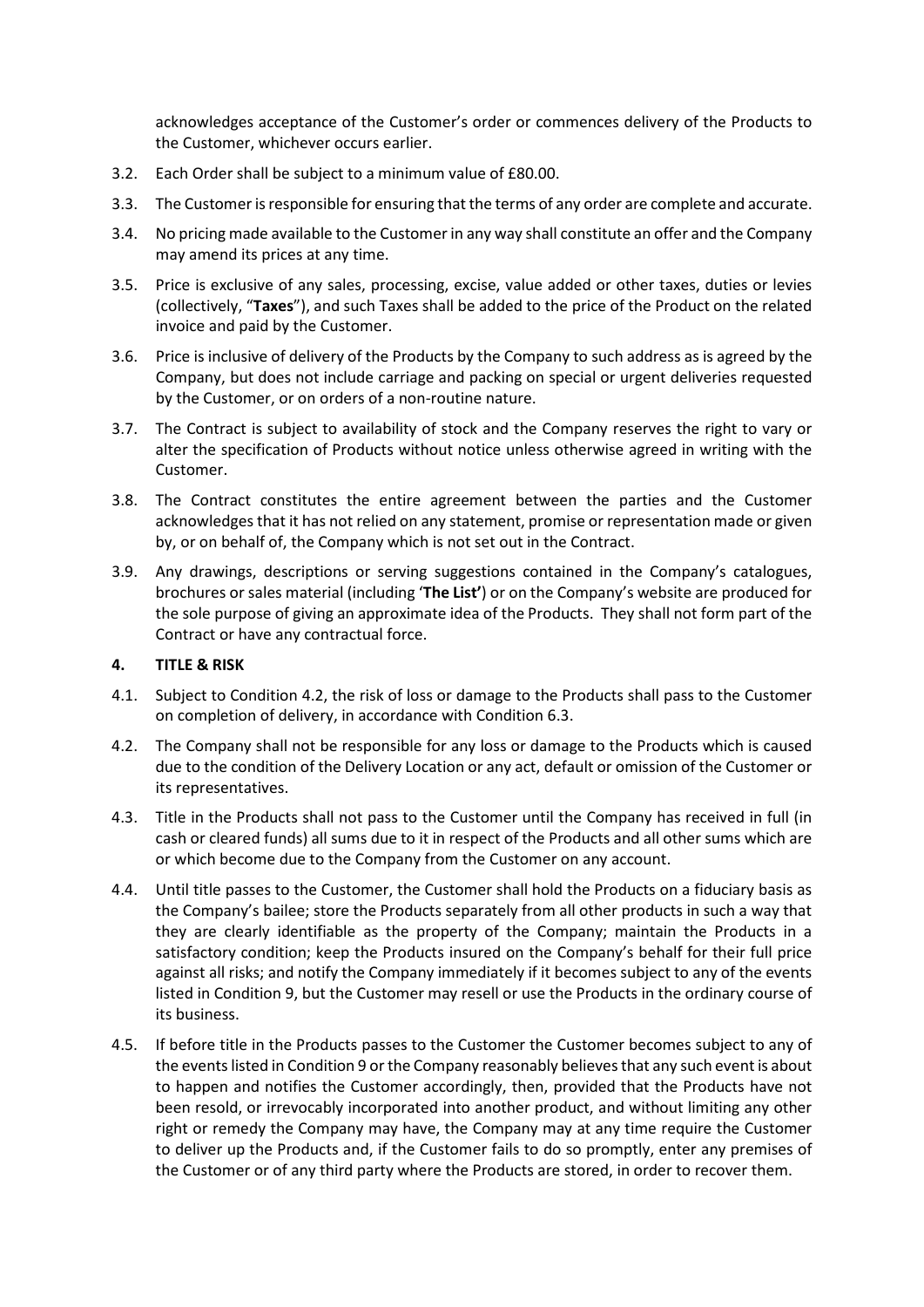### **5. PAYMENT TERMS**

- 5.1. Where credit is granted, unless otherwise agreed in writing, all sums payable in respect of the Products must be paid without deductions within 14 days from the end of the calendar month in which the invoice was raised.
- 5.2. Failure to pay by the due date shall entitle the Company to suspend delivery of all unexecuted or future orders. The time for payment of the price of the Products shall be of the essence.
- 5.3. The Company reserves the right at any time in its absolute discretion to demand immediate payment of any account whether due or not and to take legal action to recover the debt and costs.
- 5.4. If payment is not made in accordance with this Condition, the Company reserves the right to charge Statutory Interest on the overdue balances for the period from the date on which payment became due until the date on which payment is made including any period after the date of any judgement or decree against the Customer. In addition each overdue invoice will attract a late payment compensation fee of £40.
- 5.5. In the event of any cheques, standing orders or direct debits due from a Customer to the Company being dishonoured, a charge of £45 (or such other sum as the Company may from time to time advise the Customer) will be made on the Customer's account to cover bank and administrative costs.
- 5.6. The Company reserves the right in its absolute discretion to refuse to grant credit and in the event the Customer enters into an insolvency arrangement or the Customer's credit rating or financial standing deteriorates in a way that presents a credit risk, the Company may remove any credit terms previously agreed with the Customer and (without prejudice to any other rights that the Company may be entitled to) impose new payment terms, including payment on delivery.
- 5.7. The Company may, at any time, without limiting any other rights or remedies it may have, setoff any amount owing to it by the Customer against any amount payable by the Company to the Customer.

#### **6. DELIVERY**

- 6.1. Deliveries of Products to the Customer shall be in accordance with the Company's delivery schedule. The Company shall not be liable for any loss or damage whatsoever arising as a result of a delay or failure to deliver Products by a particular date or arising as a result of any cause beyond the Company's control, including any force majeure event or the Customer's failure to provide adequate delivery instructions. Time for delivery shall not be of the essence.
- 6.2. Delivery of Products shall be made by the Company to a reasonably accessible location at the Customer's premises, or as otherwise agreed between the parties ("**the Delivery Location**"). The Customer shall allow the Company access to such premises and shall use best endeavours to ensure that a responsible person shall be at the place of delivery to take delivery of the Products and to sign for them. If such a person is not present at the time of delivery the Customer hereby consents to the Company leaving the Products at what appear to be the premises nominated by the Customer as the place of delivery, and when the Products are so left, risk in the Products shall pass to the Customer and no liability shall remain with the Company in respect of the Products.
- <span id="page-2-0"></span>6.3. Delivery of the Products shall be completed once the Products are unloaded at the Delivery Location.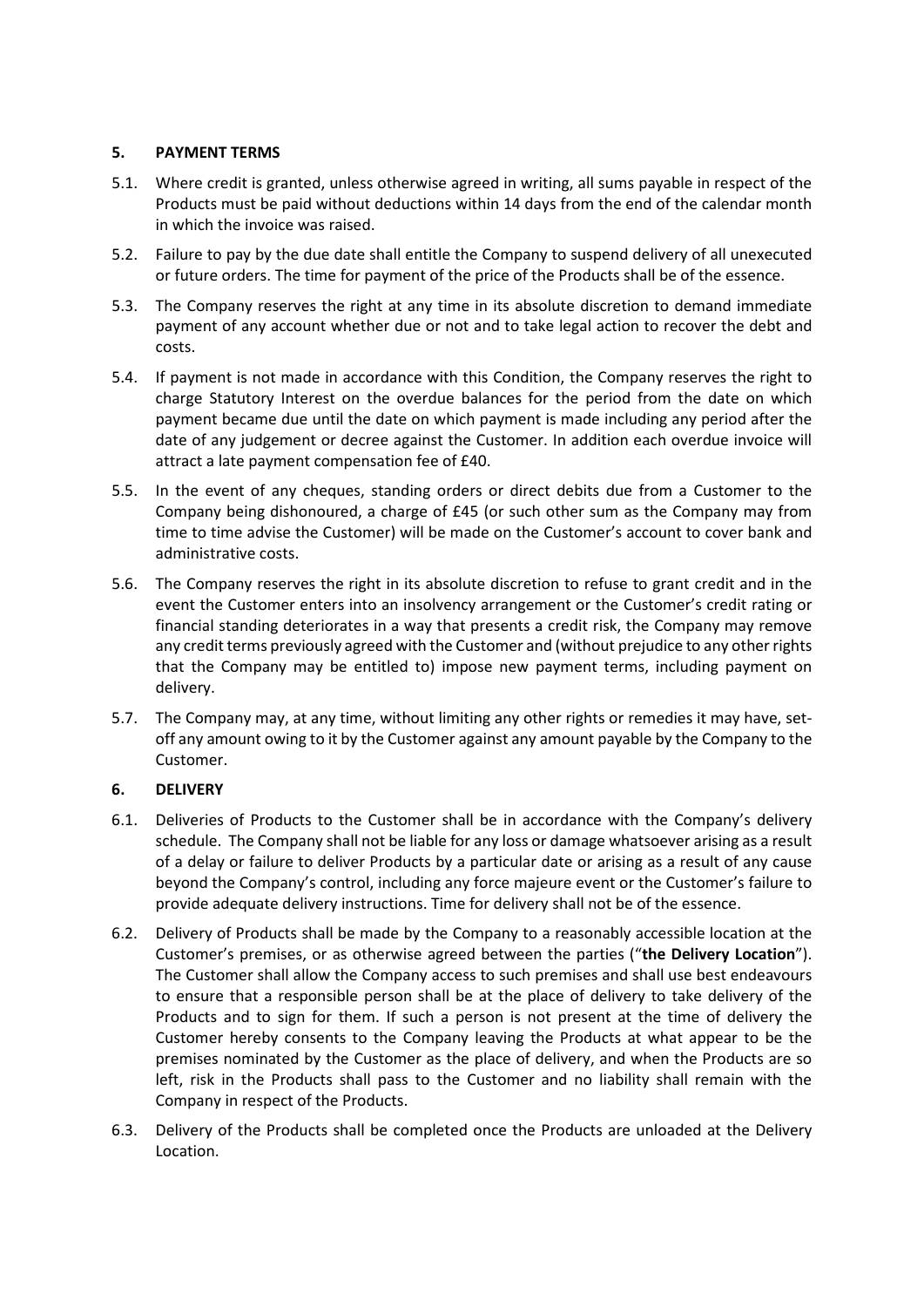- 6.4. If the Customer fails to take delivery or fails to give the Company adequate delivery instructions at the time stated for delivery then without prejudice to any other right or remedy available to the Company, the Company may do one or more of the following:
	- 6.4.1. charge the Customer the cost of carriage of the refused delivery both to and from the Delivery Location in addition to the Company's administration charges involved;
	- 6.4.2. charge the Customer the full cost price of the Products and a sum in respect of its loss of profit provided that the Company shall use its reasonable endeavours to mitigate such loss;
	- 6.4.3. where the delivery includes Equipment, store the Equipment until actual delivery and charge the Customer for the reasonable cost of storage (including insurance);
	- 6.4.4. sell the Equipment and charge the Customer for any shortfall below the price under the Contract.
- 6.5. If the Customer fails to take delivery or fails to give the Company adequate delivery instructions at the time stated for delivery, the Customer shall not be entitled to refuse to accept redelivery after the estimated date for delivery by reason of the consequent failure of those Products to meet any shelf-life requirement or otherwise.
- 6.6. The Company may deliver the Products by instalments, which shall be invoiced separately. Any delay in delivery shall not entitle the Customer to cancel any order or any instalment.

# <span id="page-3-1"></span>**7. ACCEPTANCE AND CLAIMS PROCEDURE**

- 7.1. The Customer must check that the quantity and specifications of Products delivered correspond with the Contract before signature of the delivery note.
- 7.2. Claims in respect of short deliveries or damage to Products reasonably visible on inspection must be made to the Company within 24 hours of the time of the delivery which gives rise to the claim. The Customer must retain damaged Products for inspection and collection. Credit will only be granted by the Company if the provisions of this Condition are complied with.

# **8. CANCELLATION OF AN ORDER**

An order may not be cancelled by the Customer without the written consent of the Company. The Company reserves the right upon consent being given to levy a cancellation charge of not less than 20% of the Products which are the subject of the order (or orders) to cover the Company's losses arising from the cancellation. Nominated Products and Sourced Products ordered on behalf of the Customer cannot be returned, unless the manufacturer agrees to accept them. Where this is not the case the Customer shall purchase all such Nominated Products and Sourced Products from the Company within 14 days.

# <span id="page-3-0"></span>**9. INSOLVENCY OF CUSTOMER**

In the event that:

- 9.1. the Customer makes any voluntary arrangement with its creditors, proposes to enter into a company voluntary arrangement, enters into administration, is unable to pay its debts as they fall due, makes application to a Court to suspend enforcement action against it, goes into liquidation (in the event that the Customer is a company) or becomes insolvent, enters into a trust deed or voluntary arrangement for the benefit of its creditors (in the event that the Customer is an individual or firm), or if the equivalent occurs under any jurisdiction; or
- 9.2. an encumbrancer takes possession of, or a receiver or administrative receiver is appointed over, any of the property or assets of the Customer; or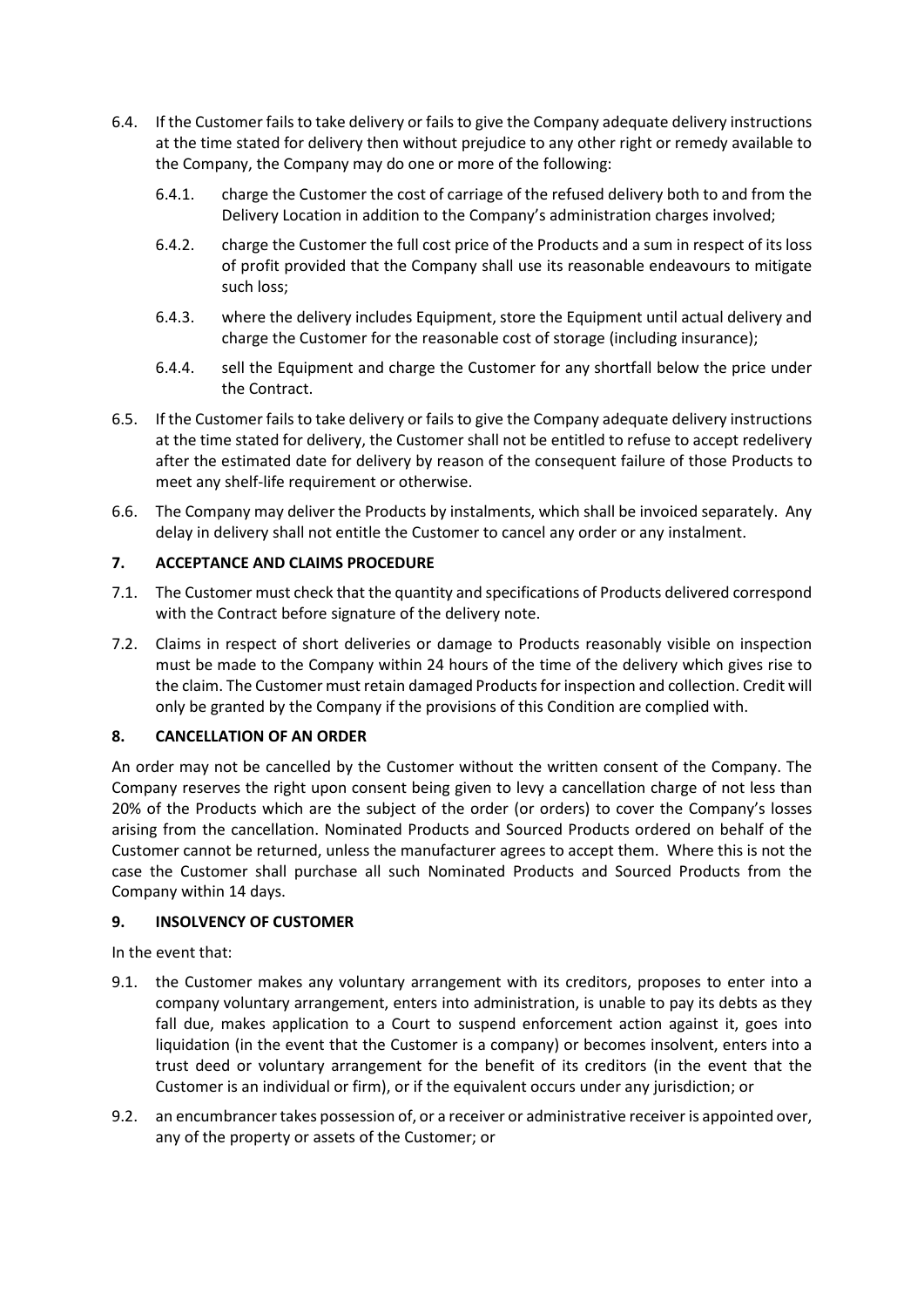- 9.3. the Customer suspends any payments hereunder or ceases, or threatens to cease, to carry on business; or
- 9.4. the Company reasonably considers that any of the events mentioned above is about to occur in relation to the Customer and notifies the Customer accordingly;

then without prejudice to any other rights or remedies available to the Company, the Company shall be entitled forthwith to cancel the Contract or suspend any further deliveries under the Contract without any liability to the Customer and if the Products have been delivered but not paid for, the price shall become immediately payable notwithstanding any previous agreement to the contrary.

#### **10. WARRANTIES**

- 10.1. The Company warrants that all Food Products (with the exception of Nominated Products in respect of which the Company's complete responsibility is set out in Condition [13\)](#page-5-0) shall comply with the Food Safety Act 1990 and all relevant UK legislation from time to time in force. The Company warrants that all Non-Food Products (with the exception of Nominated Products in respect of which the Company's complete responsibility is set out in Condition [13\)](#page-5-0) shall comply with all relevant UK legislation from time to time in force.
- 10.2. The Company gives no warranties in respect of the Equipment. The Company will, to the extent that it is able, at the sole cost and expense of the Customer, assign or make available to the Customer the benefit of any warranties or guarantees relating to the Equipment obtained from the manufacturer thereof.
- 10.3. The Customer shall ensure that no Food it purchases from the Company is sold (or otherwise distributed) after any 'best-before' or 'use-by' dates included on the Products or their packaging. To the extent any Food is sold (or otherwise distributed) by the Customer after any such date, it shall be at the Customer's sole risk, and the Customer shall compensate and hold the Company harmless against any losses, claims, expenses or damages it incurs howsoever relating to the same.

#### **11. LIMITATION OF THE COMPANY'S LIABILITY**

- <span id="page-4-0"></span>11.1. Nothing in these Terms and Conditions shall limit or exclude the Company's liability for: (i) death or personal injury caused by the Company's negligence; (ii) fraud or fraudulent misrepresentation; or (iii) for any other matter in respect of which it would be unlawful for the Company to exclude or limit liability.
- 11.2. Subject to Condition [11.1](#page-4-0) and [11.3:](#page-4-1)
	- 11.2.1. the Company shall under no circumstances be liable to the Customer, whether in contract, tort (including negligence) or otherwise, for any loss of profit, loss of opportunity, loss of customers, loss of reputation or any indirect or consequential loss arising under or in connection with the Contract;
	- 11.2.2. in respect of damaged or otherwise defective Products, the Company's liability shall be limited to replacing the whole or any part of the respective Product or, at the Company's option, refunding or crediting the purchase price or a prorated portion of the purchase price;
	- 11.2.3. in all other circumstances, the Company's total liability to the Customer in respect of all other losses arising under or in connection with a Contract shall in no circumstances exceed the value of the order to which the Contract relates.
- <span id="page-4-1"></span>11.3. Subject to Condition [11.1,](#page-4-0) the Company shall not be liable for any losses, expenses, claims or damages suffered or incurred by the Customer (or any third party):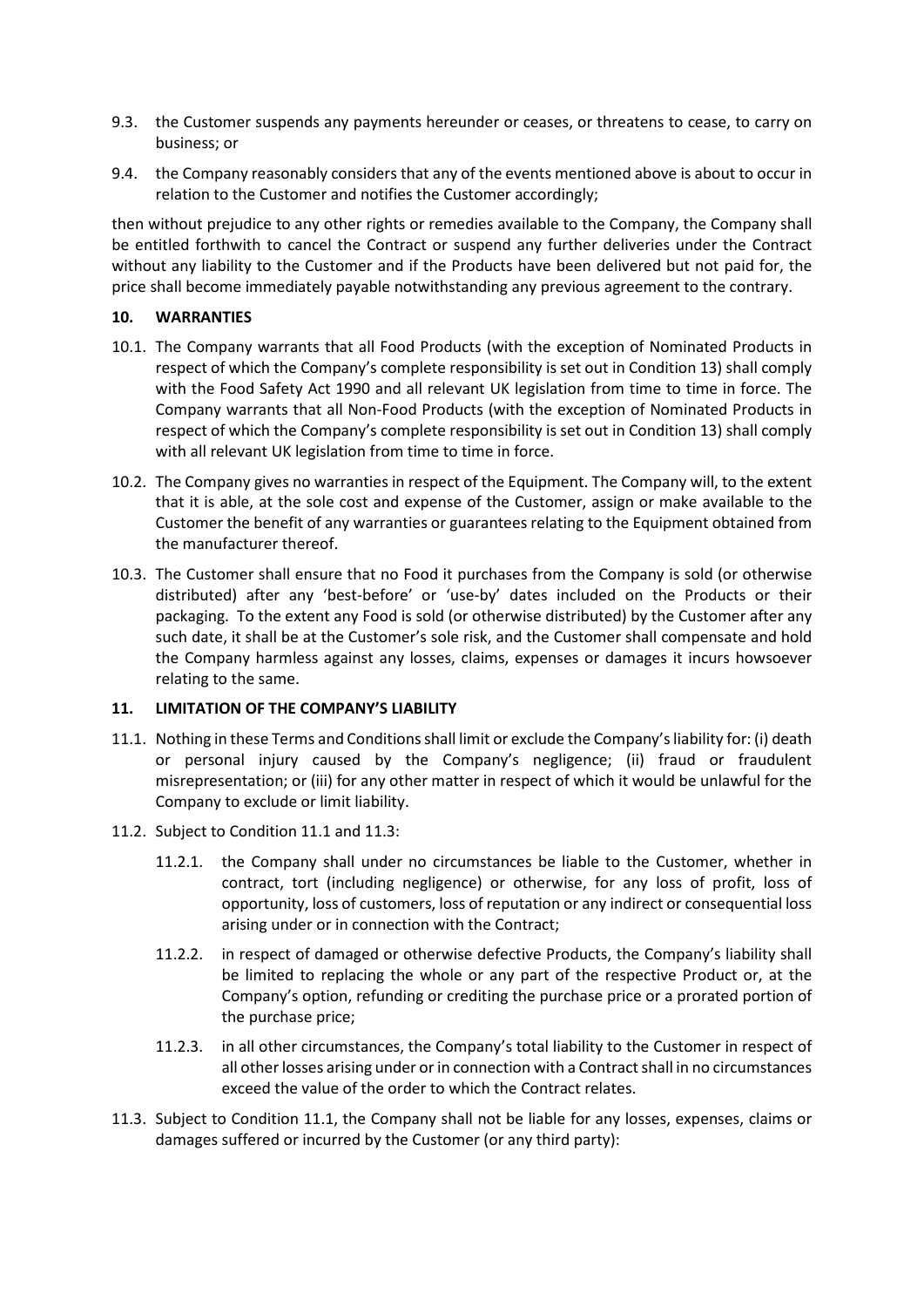- 11.3.1. to the extent they arise as a consequence of any damage or defect in a Product which was caused by its unsatisfactory storage, treatment or handling (other than by the Company or its representatives) or any act or omission on the part of the Customer or its employees, agents or representatives;
- 11.3.2. relating to damaged or defective Products where the damage or defect ought reasonably to have been noticeable at the time of delivery, and the damage or defect is not reported to the Company in accordance with Condition [7;](#page-3-1)
- 11.3.3. claims not notified to the Company within 3 months of the respective invoice (or, if later, when the Customer became aware, or ought reasonably to have become aware, of the claim).

#### **12. INTELLECTUAL PROPERTY**

- 12.1. Copyright and all other intellectual property rights in the Products shall remain at all times the property of the Company. The Customer shall acquire no rights in the Products except as expressly provided for in these Terms and Conditions.
- 12.2. The Customer may not reproduce, copy, duplicate, transmit, publish, display, distribute or sell any material from the Company websites. The Customer may not use the Company websites or their content for any commercial purpose (including the collection and use of any listings, descriptions, or prices), make any derivative or commercially exploitative use of the websites or their content, download or copy account information, use any data mining, robots or similar data gathering and extraction tools without the explicit written consent of the company. Any unauthorised use terminates any permissions granted.

### <span id="page-5-0"></span>**13. NOMINATED PRODUCTS**

In the event that any of the Products to be supplied under the Contract are Nominated Products, the Customer shall be required to complete a Nominated and Sourced Product Form and the following additional provisions shall apply:

- 13.1. The Customer shall be responsible for agreeing directly with the suppliers of Nominated Products all matters concerning Nominated Products including the specification and delivery conditions. The Company shall have no responsibility for the selection of any supplier of Nominated Products or for their performance. The Customer shall provide the Company with full details of all suppliers of Nominated Products in order for the Company to fulfil its obligations under the Contract. The Customer shall be responsible for forecasting its requirements for any new Nominated Products for the first 6 weeks.
- 13.2. Where the Company has agreed to purchase Nominated Products, the Company shall purchase Nominated Products from suppliers at the price agreed with the suppliers by the Customer and on the basis of the Company's procurement terms from time to time in force. For the avoidance of doubt, the Company will not be liable to pay the nominated supplier for Nominated Products unless and until it has received full payment in cleared funds from the Customer in respect of such Nominated Products. Where the Customer has made only part payment of total amounts invoiced by the Company, monies received will be allocated first to the payment of the Company's wholesale product debt and then to Nominated Product stock ordered on the Customer's behalf.
- 13.3. The Customer undertakes to complete and sign, and procure that its nominated suppliers complete and sign, a New Supplier Form which incorporates the Company's procurement terms and payment terms.
- 13.4. For the avoidance of doubt, in no circumstance will the Company be liable to pay the supplier of Nominated Products for such Nominated Products except as set out in Clause 13.2 above, including, but not limited to, where a deterioration of the Customer's financial situation or its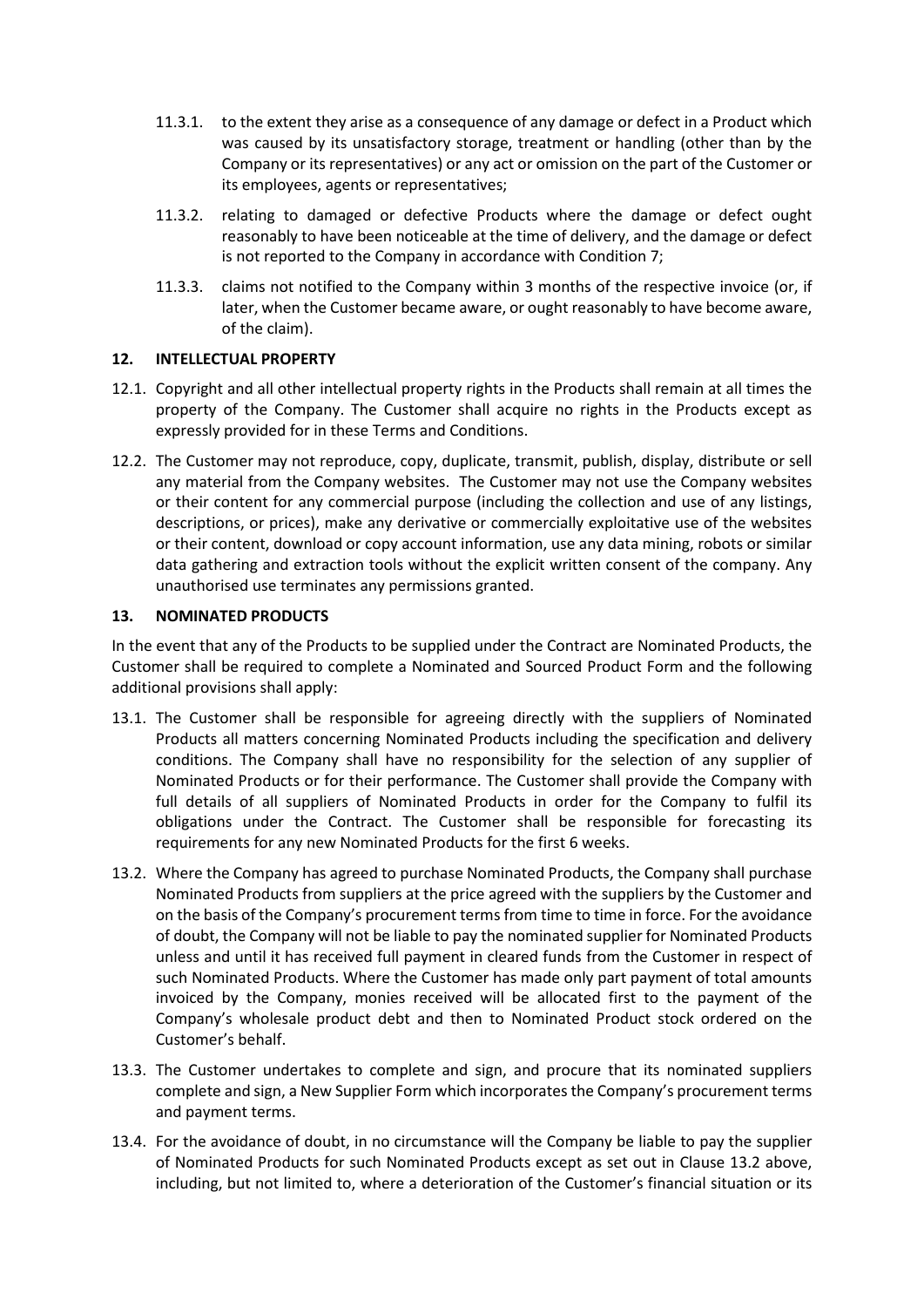insolvency leaves it unable pay its invoices in full to the Company and the Company is holding stock of Nominated Products. Where the Customer has failed to order or pay for Nominated Product stock for any reason and the Company is holding stock of Nominated Products, the supplier will be offered the opportunity to collect the Nominated Product stock from the Company, or alternatively will instruct the Company to dispose of such Nominated Products at the supplier's expense.

- 13.5. Subject to the Customer accurately providing all the required information to the Company on a Nominated and Sourced Product Form, the Company shall endeavour to set up new Nominated Products within 28 days of receiving a completed Nominated and Sourced Product Form. For the avoidance of doubt, once set up the Company shall be able to place orders with the nominated supplier and begin to arrange for stock to be brought into its network. The Customer shall provide the Company with a price file for each supplier of a Nominated Product showing the relevant cost. Any variation to the cost price of Nominated Products will only be accepted by the Company on submission of an agreed price change form from the Customer and with a minimum of 14 days' notice.
- 13.6. If the Customer no longer requires any particular Nominated Product (a "**Delisted Product**"), it shall give the Company not less than 14 days' notice of the Delisted Date.
- 13.7. The Customer shall be responsible for ensuring that all Nominated Products, when delivered to or collected by, the Company, shall conform with all applicable laws, including, but not limited to, the Food Safety Act 1990 (as amended by the Food Standards Act, 1999) and the Company shall have no liability to the extent that this is not the case. The Customer shall be responsible for ensuring that the Nominated Products are sourced from reputable suppliers who have achieved a nationally recognised product safety standard or have been formally assessed by the Customer as acceptable on product safety, legality, and integrity grounds.
- 13.8. The Customer shall procure the agreement of the supplier of Nominated Products to the document 'Fresh Direct Supplier Charter' (the Company's guide for suppliers).
- 13.9. The Company shall be entitled to charge the Customer in respect of the stocking and delivery of the Nominated Products. The Company shall be entitled to adjust any such on-cost charge at its sole discretion.
- 13.10.Unless otherwise agreed, the Company shall arrange for Nominated Products to be delivered into its depots for onward delivery by the Company to the Customer. The Company shall not be obliged to carry out any checks or quality control inspections in relation to Nominated Products and Nominated Products are sold by the Company to the Customer on this basis.
- 13.11.The Customer acknowledges and agrees that the inability of the Company to perform any part of the Contract by reason of the performance deficiencies of any of the suppliers of Nominated Products shall not be deemed to be a breach of the Contract by the Company, and that, in such circumstances, the Customer will pursue its remedies directly against the defaulting supplier of the Nominated Product and no such performance deficiencies shall be counted in the calculation of any service levels agreed between the Company and the Customer.
- 13.12.The Company shall not be responsible for any costs resulting from shelf life expiry, waste, discontinuance of stock, or unordered stock of Nominated Products. In any of these events, the Company may charge the Customer the full selling price of such Nominated Products in addition to any disposal or return costs. The Customer will indemnify and hold harmless the Company in respect of any liability, claims, or losses arising in connection with Nominated Product stock held by the Company, including for the avoidance of doubt, any claim by a nominated supplier in relation to payment for such Nominated Product stock.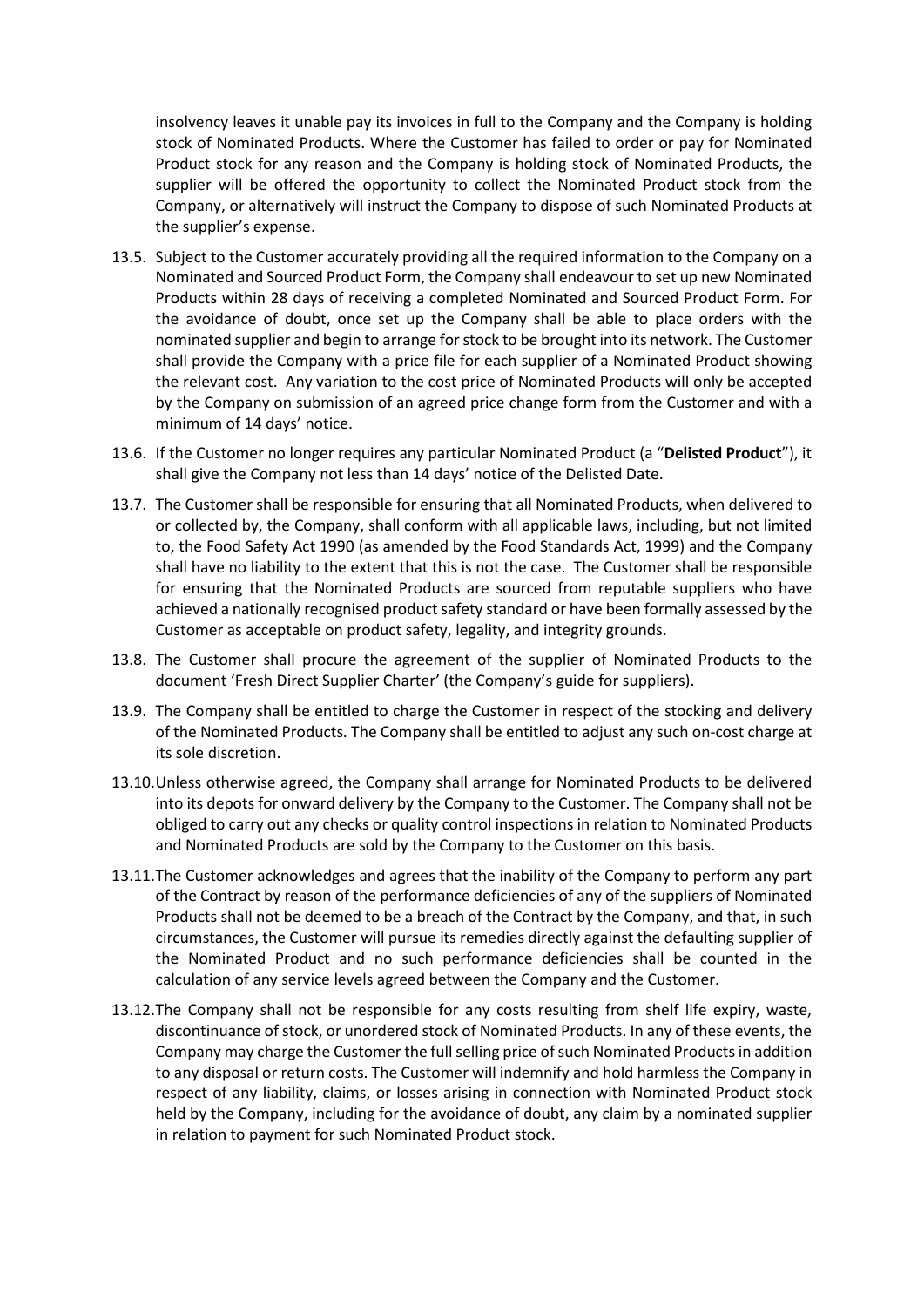- 13.13. The Company may refuse or remove any Nominated Product at any time by providing notice in writing to the Customer.
- 13.14. The nominated suppliers shall be responsible for the Company's consolidation charges payable in respect of the storage, handling and picking of the Nominated Products whilst in the Company's consignment warehouse.
- 13.15. The Company may in its sole discretion delist any Nominated Product where the Customer's requirement for such Product falls below 20 cases per week.

#### **14. SOURCED PRODUCTS**

In the event that any of the Products to be supplied under the Contract are Sourced Products, the Customer shall be required to complete a Nominated and Sourced Product Form and the following additional provisions will apply:

- 14.1. The Company shall agree with the suppliers of Sourced Products all matters concerning Sourced Products, including the specification, which shall be based on the requirements of the Customer. The Customer shall be responsible for forecasting its requirements for any new Sourced Products for the first 6 weeks.
- 14.2. The Company shall purchase Sourced Products from suppliers at the cost price agreed between it and the supplier of the Sourced Products. The Company shall agree the selling price of the Sourced Products with the Customer and shall notify the Customer of any cost price increases imposed on it by the supplier of the Sourced Products, which shall result in an increase in the selling price to the Customer.
- 14.3. The Company shall not be responsible for any costs resulting from shelf life expiry, waste, discontinuance of stock or unordered stock of the Sourced Products. In any of these events, the Company may charge the Customer the full selling price of such Sourced Products in addition to any disposal or return costs.

#### **15. FORCE MAJEURE**

"**Force Majeure**" means an event beyond the reasonable control of the Company and includes, without limitation, events that may arise due to the actual or planned departure of the United Kingdom or part thereof from the European Union ("**Brexit**") or out of negotiations between the United Kingdom and the European Union regarding the same, which, whilst they may or may not have been reasonably foreseeable, could not have been reasonably avoided; any failure or delay on the part of a supplier to supply Products and/or services; acts of God; expropriation or confiscation of facilities; any form of Government intervention; war, hostilities, rebellion; terrorist activity; pandemic; local or national emergency (including an emergency service to a hospital); sabotage or riots; industrial action; floods, fires, explosions or other catastrophes; closure of motorways or other roads, or unusually severe traffic congestion (including closure or delay at borders), leaving no reasonable alternative route; unusually severe weather conditions; loss of power or telecommunications systems; or computer failure or breakdown (which could not have been reasonably avoided).

The Company reserves the right to defer the date of delivery or reduce the volume of Products ordered by the Customer or to cancel the Contract without liability to the Customer if it is prevented from or delayed in the carrying out of its obligations under the Contract due to a Force Majeure Event. The Company may make adjustments to the pricing and/or other financial terms relating to supply of the Products, to take into account the financial impact of any Force Majeure Event on the Company.

#### **16. CONFIDENTIALITY**

16.1. The Customer undertakes that it shall not at any time disclose any confidential information concerning the business, affairs, customers, suppliers, manufacturers, supply chain, pricing or other financial information of the Company to any third party whatsoever.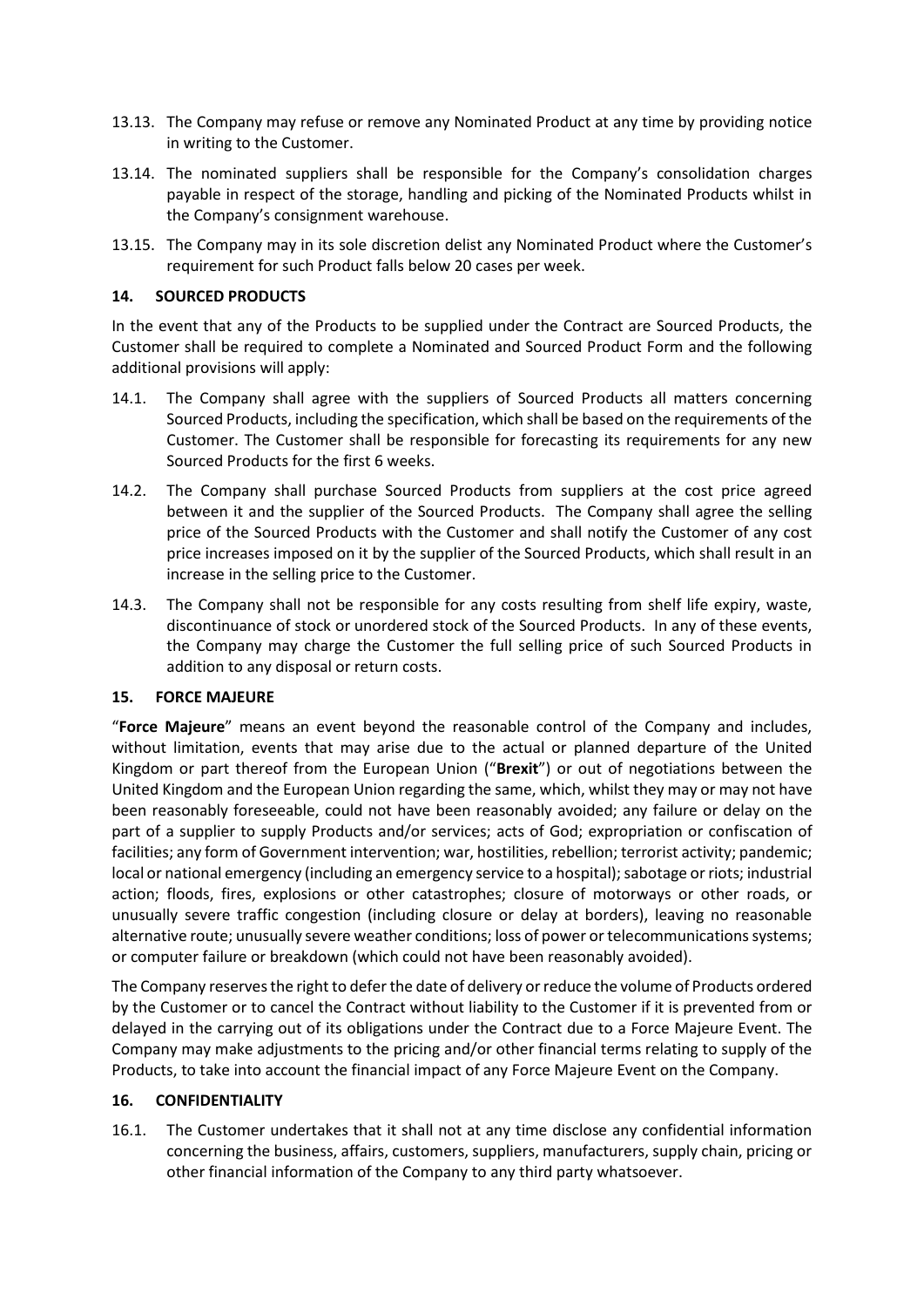- 16.2. The Customer may disclose the Company's confidential information (i) to its employees, officers, representatives or advisers who need to know such information for the purposes of carrying out its obligations to the Company under the Contract, provided that such employees, officers, representatives and advisors to whom the Customer discloses such information comply in full with this Condition; and (ii) as may be required by law, court order or any government or regulatory authority, provided that the Customer gives as much advance notice of such disclosure to the Company, as possible.
- 16.3. The Customer shall not use the Company's confidential information for any purpose other than to perform its obligations under the Contract. For the avoidance of doubt, the Customer shall not make use of the confidential information for its own commercial benefit outside of the Contract, for example by approaching or entering into a supply agreement (whether directly or indirectly) with any supplier or manufacturer to the Company whose details have been disclosed to the Customer pursuant to the Contract.
- 16.4. Where the Customer purchases from the Company via a buying group or consortia ("**Buying Group**"), the Customer consents to the Company supplying to the Buying Group information relating to the Customer's purchases, its account and payment history, or any other information requested by the Buying Group in connection with the Customer's trading relationship with the Company. The Customer also consents to the Company sharing confidential information with other entities within the Company's group, including parents, subsidiaries or affiliates of the Company.

### **17. ERECTION AND INSTALLATION**

Where erection, installation and positioning of Equipment are part of the Contract the Customer shall ensure that the site is clear and ready for installation. Should the site not be ready as stipulated for such installation, the Company reserves the right to make a charge for any costs incurred as a result of it being so prevented and any delay or subsequent installation.

#### <span id="page-8-0"></span>**18. DATA PROTECTION**

- 18.1. "**Data Protection Legislation**" shall mean the UK Data Protection Legislation and any other European Union legislation (including the General Data Protection Regulation ((EU) 2016/679) and the Data Protection Act 2018) and all other applicable legislation and regulatory requirements relating to Personal Data in force from time to time.
- 18.2. Both parties will comply with all applicable requirements of the Data Protection Legislation.
- 18.3. The parties acknowledge that for the purposes of the Data Protection Legislation, both parties may be a Controller and/or a Processor of Personal Data and both parties agree to only process Personal Data on the instructions of the Controller (as agreed from time to time) in the pursuance of, and to the extent and duration of, the Company supplying Products and/or services to the Customer.
- 18.4. The Customer will ensure that it has all necessary and appropriate consents and notices in place to enable the lawful transfer of the Personal Data to the Company.
- 18.5. The Customer consents to the Company appointing any third-party processor of Personal Data under the Contract. The Company confirms that it has entered or, as the case may be, will enter into a written agreement with the third-party processor incorporating terms which are substantially similar to those set out in this Condition [18.](#page-8-0)

### **19. ANTI-FACILITATION OF TAX AVOIDANCE**

- <span id="page-8-1"></span>19.1. The Customer shall:
	- 19.1.1. not engage in any activity, practice or conduct which would constitute either: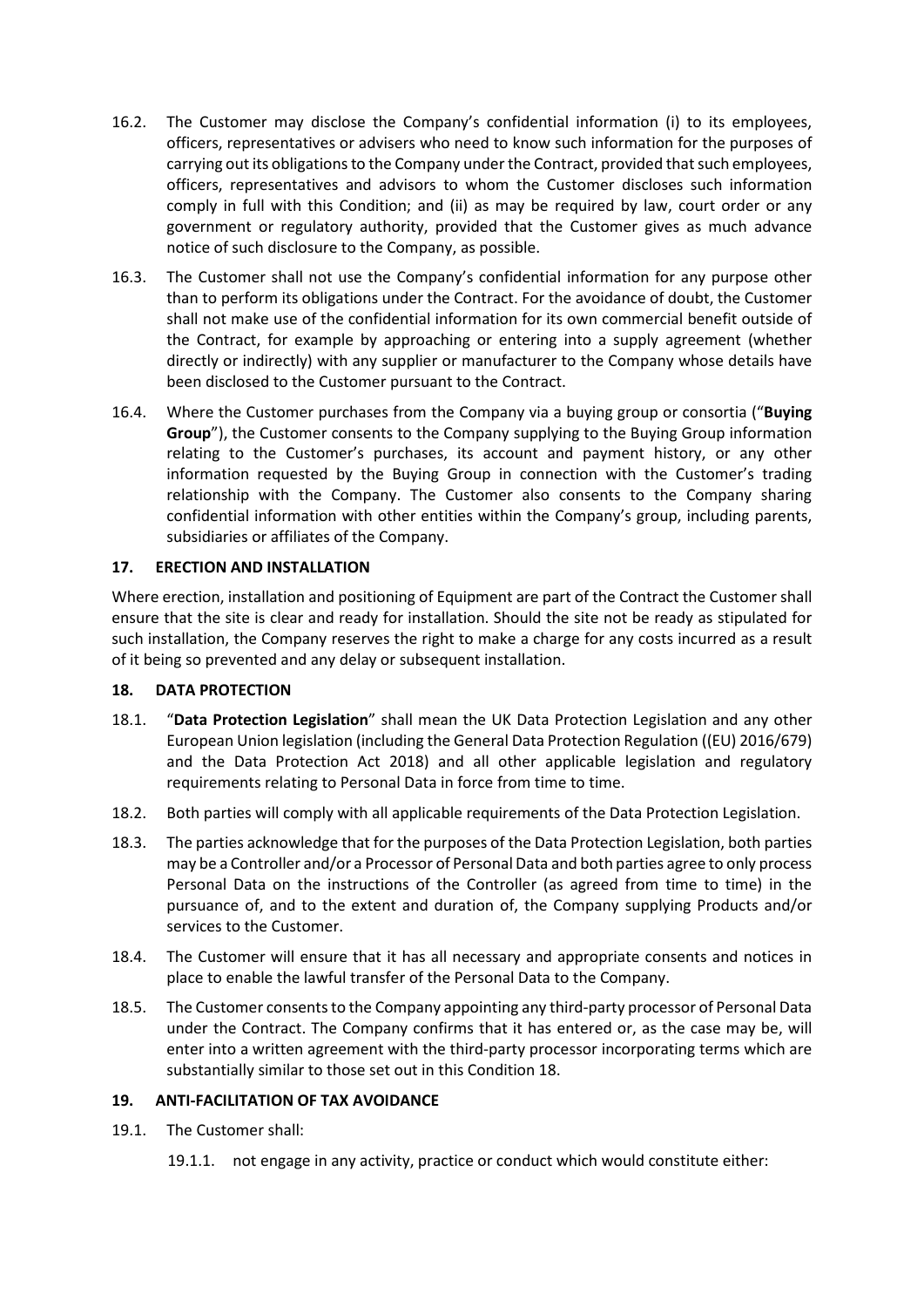- 19.1.1.1. a UK tax evasion facilitation offence under section 45(1) of the Criminal Finances Act 2017; or
- 19.1.1.2. a foreign tax evasion facilitation offence under section 46(1) of the Criminal Finances Act 2017;
- 19.1.2. have and shall maintain in place throughout the term of the Contract such measures as are reasonable to prevent the facilitation of tax evasion by another person (including without limitation employees of the Customer); and
- 19.1.3. promptly report to the Company any request or demand from a third party to facilitate the evasion of tax within the meaning of Part 3 of the Criminal Finances Act 2017, in connection with the performance of the Contract;
- 19.2. The Customer shall ensure that any person associated with the Customer who is performing services in connection with the Contract does so in compliance with obligations equivalent to those imposed on the Customer in Condition [19.1](#page-8-1) ("**Relevant Tax Evasion Terms**"). The Customer shall be responsible for the observance and performance by such persons of the Relevant Tax Evasion Terms, and shall be directly liable to the Company for any breach by such persons of any of the Relevant Tax Evasion Terms.
- 19.3. For the purposes of Condition [19.1,](#page-8-1) the meaning of reasonable prevention procedures shall be determined in accordance with any guidance issued under section 47 of the Criminal Finances Act 2017 and a person associated with the Customer includes but is not limited to any subcontractor of the Customer.

#### **20. ADDITIONAL TERMS**

- 20.1. Failure or delay on the part of the Company in enforcing any provision of the Contract shall not be construed as a waiver of any of the Company's rights under the Contract. Any waiver by the Company of any breach of, or any default under, any provision of the Contract by the Customer shall not be deemed to be a waiver of any subsequent breach or default and shall in no way affect the other terms of the Contract.
- 20.2. If any provision of the Contract is found by any Court, tribunal or other administrative body of competent jurisdiction to be wholly or partly illegal, invalid, void, voidable, unenforceable or unreasonable it shall to the extent of such illegality, invalidity, voidness, voidability, unenforceability or unreasonableness be deemed severable and the remaining provisions of the Contract and the remainder of such provision shall continue in full force and effect.
- 20.3. The Company may make available certain promotions from time to time. The Customer shall be bound by any additional terms that apply to any promotions and the Customer shall be responsible for ensuring the Customer contact registered to receive the promotion is correct and updated accordingly from time to time.
- 20.4. Where available, the Company may provide the Customer with an online account, through which the Customer will be able to place and manage its orders and to find out about relevant promotions that are available to the Customer. This online account will allow the Customer to be better informed about the status of orders and, over time, the Company may add other features to help its Customers to manage contact details, account information and to track its orders. Order confirmations will be e-mailed to the Customer when orders are placed (or amendments to the Order are agreed). Where the Customer has an online account, it is the responsibility of the Customer to ensure its account details remain up to date and accurate. Access to the Customer's online account will be subject to the Company's website terms of use and acceptable use policy. The Company reserves the right to refuse the service, terminate accounts or remove or edit content or functionality at any time.